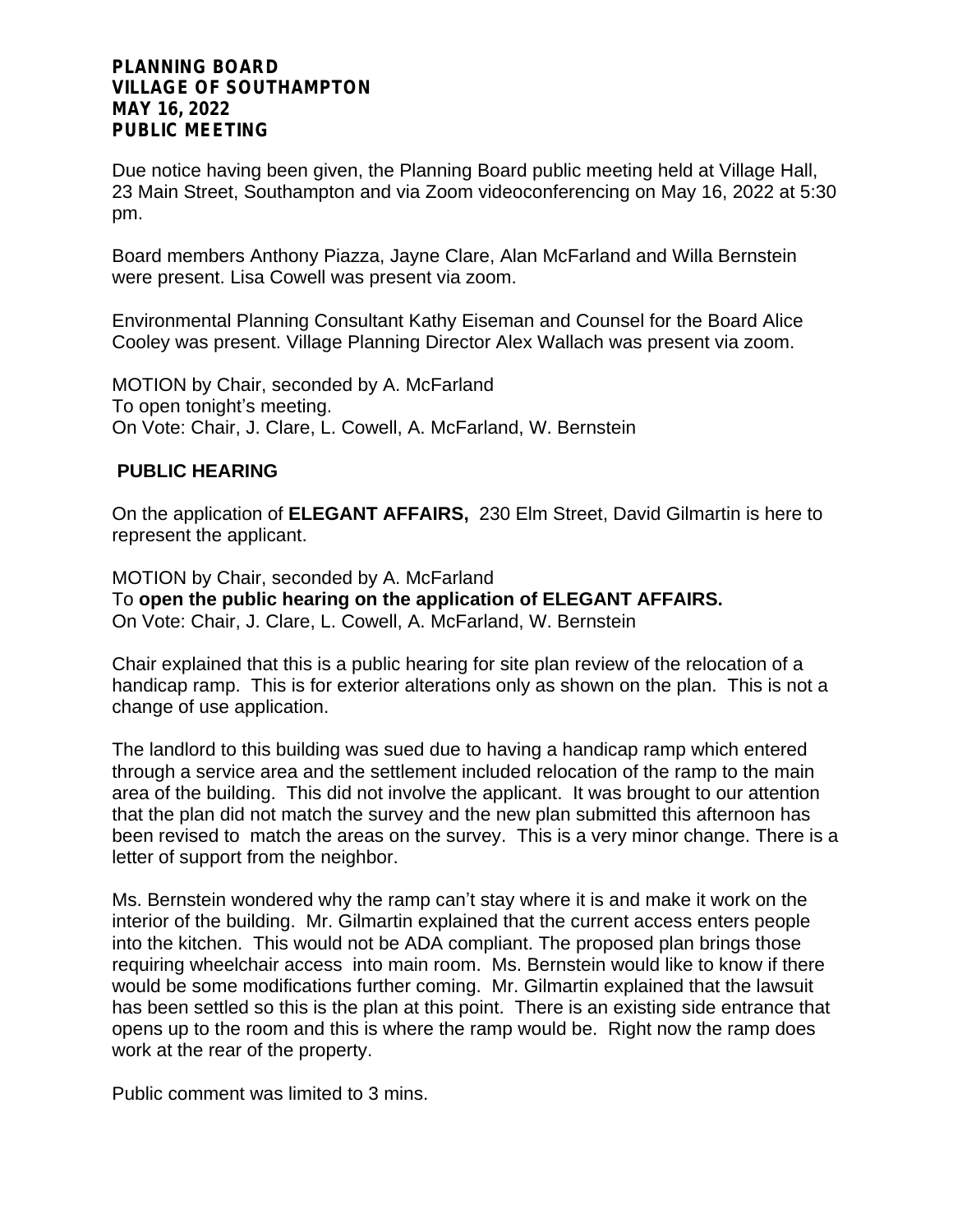Vol Davis, finds it unacceptable that mistakes would be made and that public didn't get a chance to review the changes to the plan. Due to the fact that this isn't a full site plan review he questioned whether or not a CO would be issued based on the review of the ramp. It was clarified that the CO would not be issued by the Planning Board as that is the purview of the Building Department.

Anton Borovina, representing neighbors of the area, stated that an appeal to the ZBA was made regarding the use. Due to the fact that the appeal is pending, the Planning Board would not be able to make a determination according to the statue. Ms. Cooley stated that there is no automatic stay upon appeal by third parties and the stay is designed to prevent enforcement during the pendency of an appeal.

AM Guarnieri, lives on Pelletreau Street, is concerned since the plans have changed and she didn't get a chance to understand them.

Jay Fitzpatrick, 243 Elm Street, is concerned about the rest of the plan. The neighbors have no idea what will happen once this opens, ie: drainage, parking. There is no screening, there will be congregating out front. Due to the previous tenant there is concern. ADA access is important but this plan is not compliant.

Charles Dobrowski, 230 Elm Street, stated that the ramp doesn't enter the kitchen, it enters the great room #2. He used it once. There is another door that goes thru the kitchen. He disagrees with the location of the ADA ramp. They were denied the deck, this ramp will be for congregating outside in his opinion. His father was a bartender there, the ramp didn't go into the kitchen according to him.

Michael Zender, Pulaski Street, concerned about the handicap ramp being changed in the future to a deck. Mr. Zender feels that the Board is being "played" and that this is just a cover for what they plan in the future.

Susan Hoftszen, Post Crossing, wants clarity on health department requirements when something goes from a club to a catering club, and why the rules for residential properties are held to a different standard when a bedroom is added. She feels that the same standard that is used for residents for requirement of an I/A system should be used here.

Mark Antoletti, representing Polish Hall, there were some missteps, but tonight is about an ADA ramp. There is a word on the street that there are future plans. He doesn't understand what the issue is. The ramp is not to congregate on or party on, it is to get ADA access. This is a piece of Southampton History, it represents 80 years of the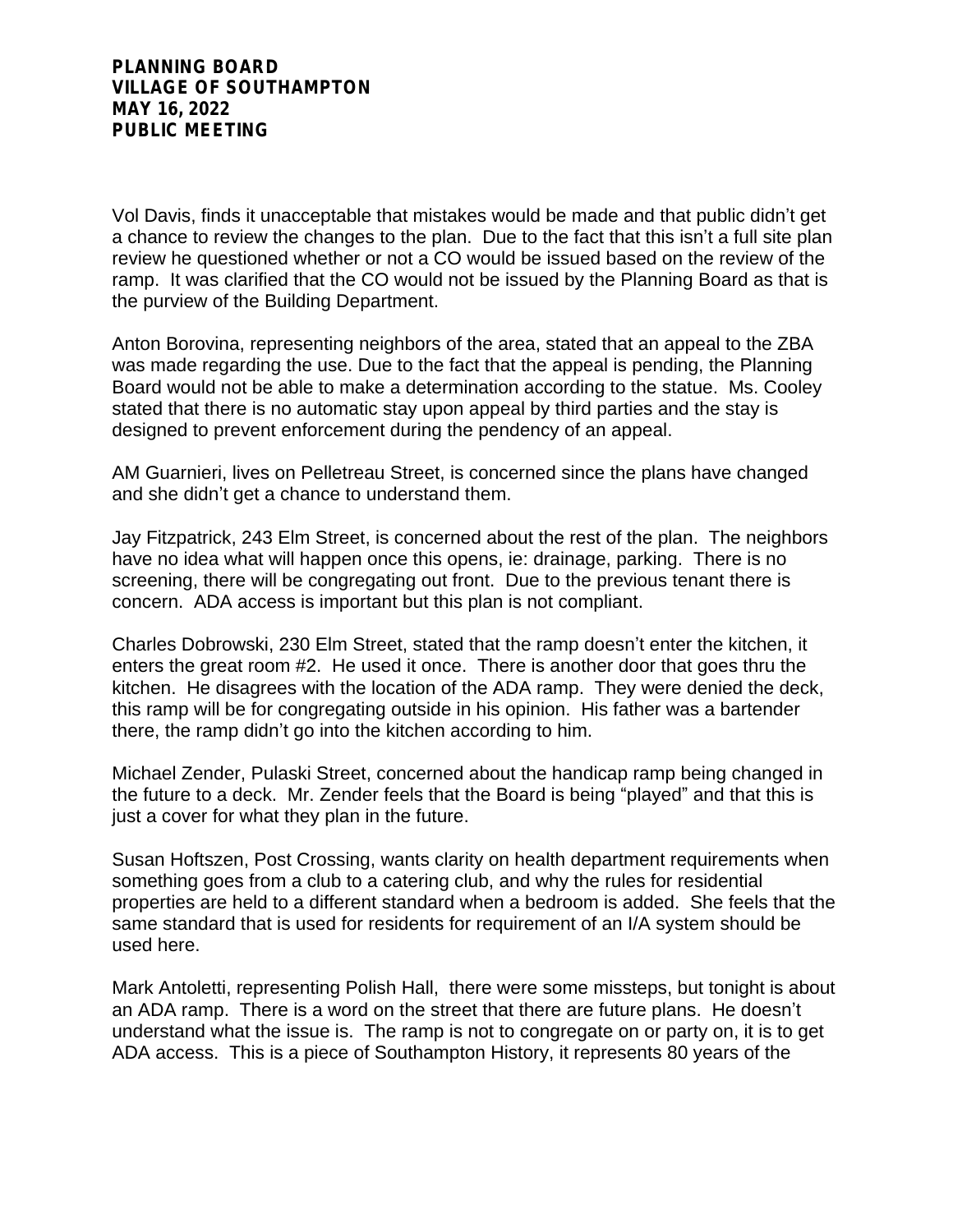community. The ramp has always gone into the kitchen. It never went into a public space.

Michael Zender, stated that there are no goals by the neighbors for the building to be taken down. It is the way the building would be used that is the issue.

John Bennett, stated that there is a schism between people with a short history in the area and the people who have been here for a long time. The Polish Hall has always been used for events. The CO regulates the building's use and that runs with the property, so even if a wedding could be booked every day, it would not be a change of use. It has always been used as a catering hall.

Valerie Ireland, the use is a concern for her. She thinks it is a beautiful building. She would like to see the plan, she objects to the fact that she was unable to view it.

Another neighbor spoke that it is straightforward, it is a ramp.

Patricia McGuire, will speak to the other issues when it is time to speak regarding those issues.

Mr. McGuire, when his band played at the Polish Hall they had to bring the equipment down on dollies using the ramp and it went through the kitchen. He did the work himself.

Andrea Coreli, she heard the community concerns about congregation outside and they abided – they changed the plans and removed the proposed outdoor use. She understands. That idea was abandoned. A building permit was issued, and then they were stopped. They want to beautify the building. She feels that the neighbors need to understand that she will be a good neighbor. There are a lot of misconceptions. The ramp needs to go thru the main entrance to comply with ADA standards.

Mr. Gilmartin, explained that the plan that was submitted due to the fact that he got an email at 2:20pm today in response to a question from Mr. Fitzpatrick at 11:41am and he worked quickly, he was not trying to do something underhanded. The roof is falling in and needs to be repaired, it won't result in an expansion. There is a letter from Building Inspector,Tien, in review of the ADA ramp.

Chair reviewed the plan with the people in the Board room and on zoom, so there is clarity. He delineated it on the plan.

The access ramp plan was determined to be ADA compliant by the Building Inspector.

MOTION by A. McFarland, seconded by Chair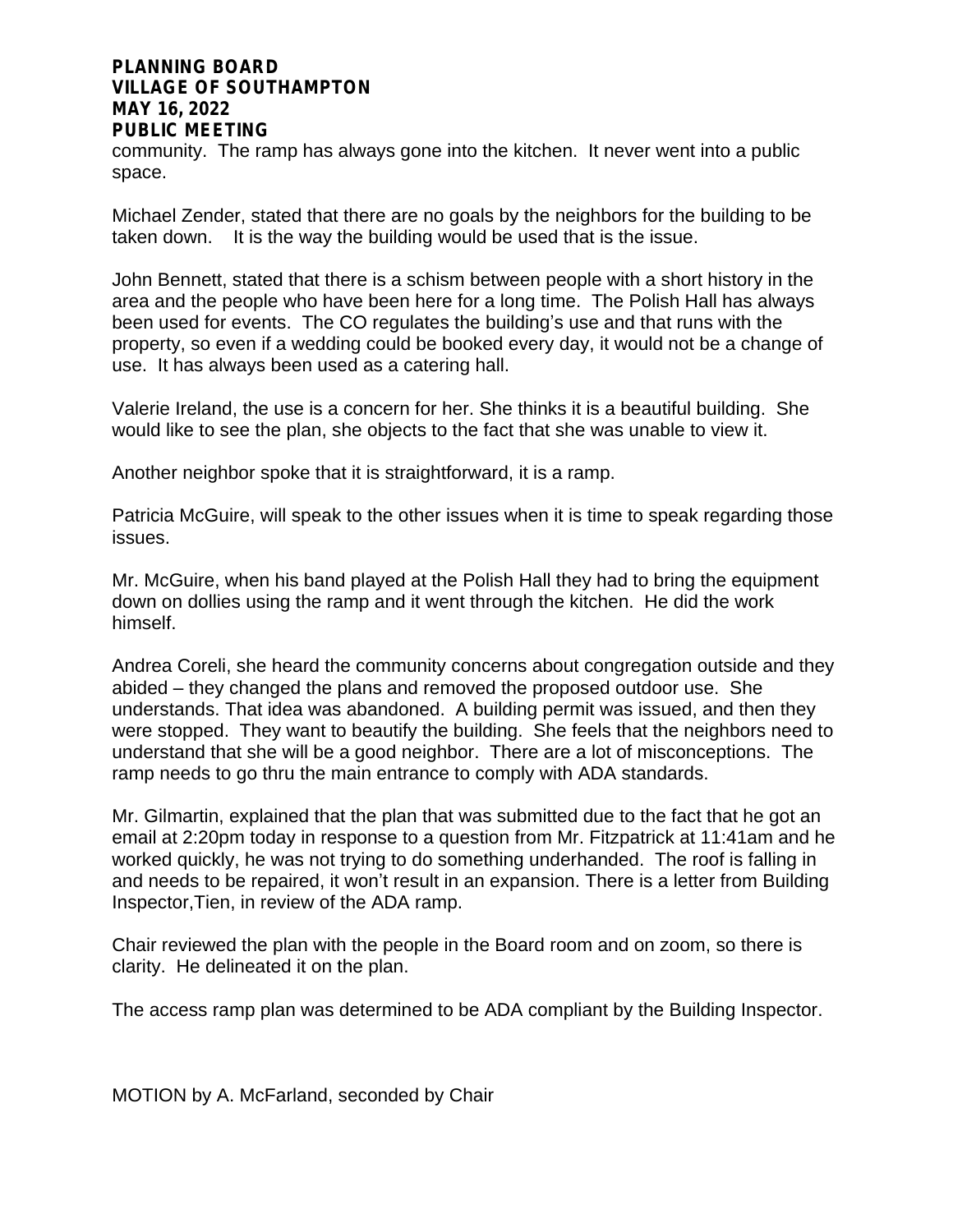### **PLANNING BOARD VILLAGE OF SOUTHAMPTON MAY 16, 2022 PUBLIC MEETING** To **approve the application of ELEGANT AFFAIRS as written for the construction of an ADA ramp with the conditions noted.** On Vote: Chair, J. Clare, L. Cowell, A. McFarland, W. Bernstein

### **EXTENSION REQUEST**

On the application of **HAMPTONS HDA, LLC,** 116 North Sea Road, there is a request for an extension for one year to June 2023.

MOTION by Chair, seconded by W. Bernstein To **approve the application of HAMPTONS HDA, LLC.** On Vote: Chair, J. Clare, L. Cowell, A. McFarland, W. Bernstein

# **SUBDIVISION**

On the application of **550 & 554 HILL ST, LP,** 550 & 554 Hill Street and 62 Captains Neck Lane, there is a request for adjournment to June 20, 2022. Progress is being made.

John Bennett, stated that this is being worked on and he will try to get it all done prior to the next meeting. There is a full planting plan by Aryis Design. Mr. Bennett believed that the concern about the driveway to gain access to the beach is not possible since it would go across private property. However under the Master Plan and the Village code do not contemplate 2 separate driveways, therefore the access to Hill St should be screened over with landscaping. Mr. Bennett stated that the easement was granted on Captains Neck. If the landscaping is not put in the Board is concerned that it will be used as a cut through, therefore the exit to Hill Street is in question. Mr. Bennett stated if this was done it would be unsightly but that the conditions will be met. Ms. Eiseman asked that more notice might be given, if they will not be able to meet the requests. Another adjournment might be required since she will need at least a couple of weeks to review the resubmission when it is made. Chair suggested that they adjourn to the July 18, 2022 meeting.

MOTION by Chair, seconded by A. McFarland **To approve the applicant's request for adjournment to July 18, 2022 on the application of 550 & 554 HILL ST, LP.**  On Vote: Chair, J. Clare, L. Cowell, A. McFarland, W. Bernstein

On the application of **99 SANFORD LLC,** 99 Sanford Place, the public hearing is closed. A decision will be ready for the next meeting.

On the application of **HARRY THEODORACOPULOS,** 689 Halsey Neck Lane, this is for a final subdivision plan and is scheduled for a public hearing on June 6, 2022.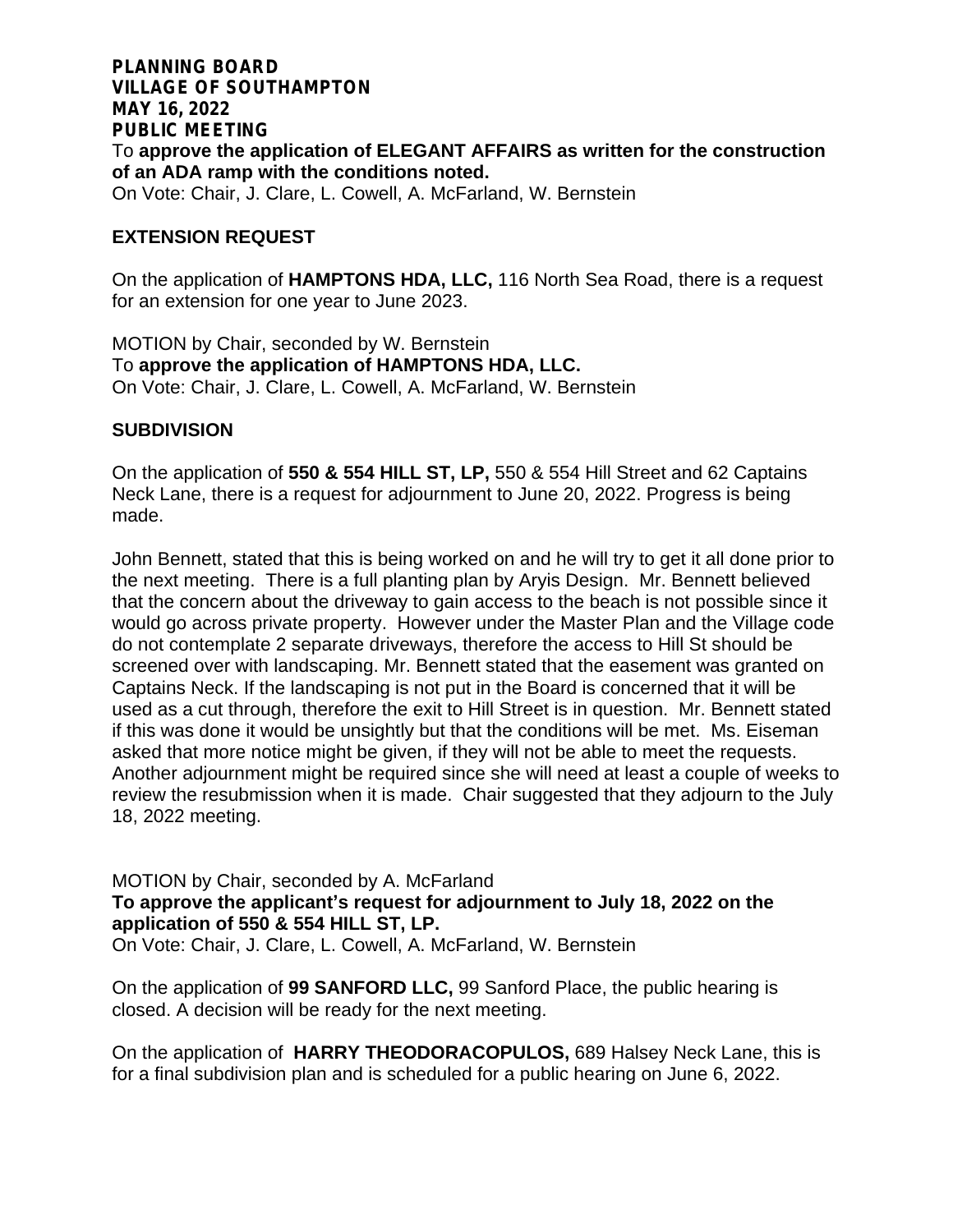# **PLANNING BOARD VILLAGE OF SOUTHAMPTON MAY 16, 2022 PUBLIC MEETING SITE PLAN REVIEW**

On the application of the **TOWN OF SOUTHAMPTON,** 51 Pond Lane, the application has been adjourned to July 5, 2022.

On the application of **71 HILL LLC,** 71 Hill Street, Linda Riley is here to represent the application. A public hearing is scheduled for June 6, 2022. Details were asked to be shown and the applicant will comply do it is as quickly as it can be done. Under the additional comments, Ms. Riley had some questions. The zero lot line was asked to be reconsidered, but Ms. Riley explained that they do not plan to change this. An access agreement may be needed from the property owner next door. The property is for sale and who is there at this time will not be the end user. It is unsure whether use of the neighboring property may be needed. It may be a good idea, but at this time is not needed. The Southampton Inn and the applicant have common interests but they will be two separate entities. The "check in" was supposed to be at Southampton Inn. This has now changed to be a fully automated check in. There will be no employees on site, no concierge. There will be occasional joint housekeeping. This is for extended stays. Permission will need to be asked to modify the pavement for guest drop off, if denied, they will not do it. A small circular drive was suggested by Ms. Bernstein, however this can't be done; due to the septic line, and there is not enough room. Parking for the hotel is a concern for Ms. Eiseman. Since they qualified for the reduction in their permitting, it is important to provide parking for the residents overnight at least. One would not want those residents having to find parking on the street. The applicant will be working out with BOT on the work force housing. They have asked for a meeting already. Ms. Riley feels that having two boards involved in this aspect will be challenging. Chair asked if this would be worked out prior to requesting action of the Board and Ms. Riley thought so. Dede Goethelf does not feel that the mechanism for managing work force housing should in a condition of the approval. Ms. Cooley stated that the Board would like to see it in place not necessarily a condition of the approval.

On the application of **SOUTHAMPTON SHOPPING CENTER** , 111 Main Street, the Board is awaiting information. The application is incomplete.

On the application of **HEART OF THE HAMPTONS**, 44 Meeting House Lane, Ms. Riley is here to represent the applicant. New revised plans were submitted last week. The generator is to be removed and there is no plan to replace it. There is a sign shown now in the building; that is the only proposed signage. The leases were submitted back in1954 that the parking lot is accessed by the public from the Village. The Village pays for it. A site plan that has been thoroughly vetted doesn't need further review in Ms. Riley's opinion. Ms. Bernstein questioned if the church was supportive of this and Ms. Riley stated yes.

Molly Bishop, executive director of Heart of the Hamptons, stated that there was a blessing from the BOT and the Presbyterian Church. Accommodations are made for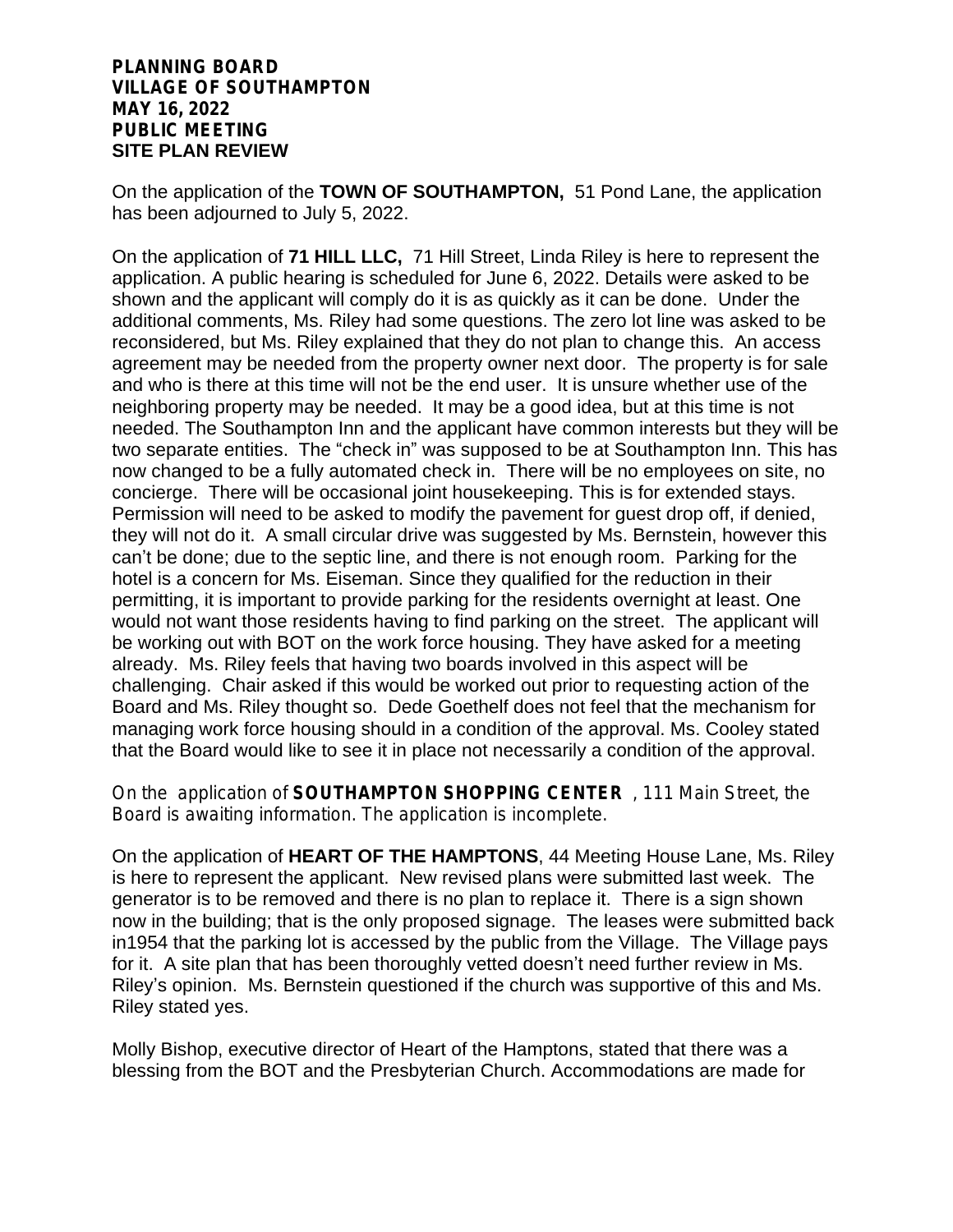each other. The lease is up at Sacred Hearts and they need the room. They have been good tenants and they plan on being continuing good tenants. Volunteers are stationed throughout. They use verbal cues to keep things moving. They share a parking lot with a fulltime school currently. There is not a huge queue. They can accommodate this in the new lot. It will be proposed to be run as a drive through. Egress is only in from the right and then they pull out. They will be onsite for less than a minute. They will have liability insurance as well. This would only be running during the pick up window. The refrigerator has been moved to the rear due to the neighbor adjacent. They are currently reviewing remote compressors. They are limited on space so it has to be outside. Chair stated that this straddles two properties. Ms. Cooley stated that the Building Inspector referred the application to the Planning Board for site plan review. A. Wallach stated that this would follow the same procedure as a special exception which requires site plan review. The BOT approved the special exception use. The Board doesn't determine its own jurisdiction, site plan review is needed since this is a special exemption use.

Charlene Kagel-Betts, stated that there has been several meetings and that the BOT is in fully support. At the last BOT meeting, Tien SoHO recommended that this need site plan review. A traffic study was received. NPV did a full EAF. The use was not much different in activity from the COVID testing unit that is there. This is a narrow window of time with this applicant and they are in full support of this.

There is one garage door proposed in the front. One garage bay will be left and it will have garage doors. The other will be bricked over with a narrow high window. There are no personnel doors on the front but there is one on the side. The deliveries get loaded on a palette, which would take less than 4 mins. The delivery trucks will utilize the same area that the clients use.

Benjamin Chaleff, shared the site plan. The renderings were also reviewed. The space between the garage door and the property line is 50'. There is a proper curb on the east side. There is a sidewalk in the front. The dumpster will be on the west of the building. The dumpster would be enclosed. There is very little waste generated. It is cardboard that is the main waste. None of the food is thrown away. The location of the dumpster was due to the request of the neighbors. A window will be swapped for a door on the west elevation. On the south west elevation they are debating doing the same thing, swapping a window for a door. That has not been determined yet. A new landing will be added on the west elevation where the door was removed.

There will be no ground signs. The ADA parking space has been shown. The calculations show that 6 parking spaces are required. Ms. Riley stated that the parking is for the staff. The formula used is not specific to a food pantry. There are 4 employees. The special exemption regulates a minimum of 5 spaces on the parcel. Ms. Bernstein would like a rendering of the interior plan where the garage door will be.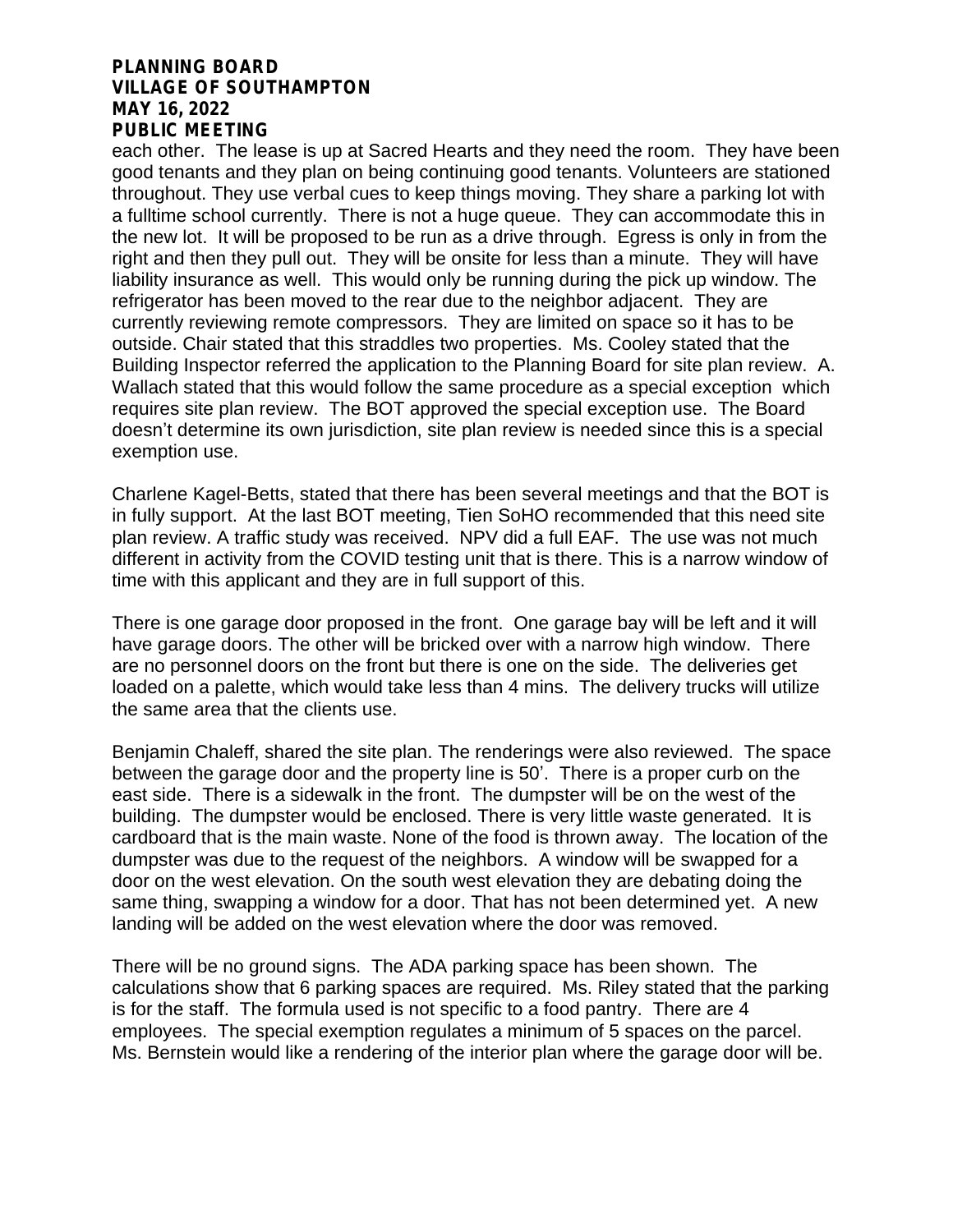A public hearing will be scheduled for June 20, 2022. Ms. Riley asked if they could waive the public hearing; due to the fact that there has been public hearing at the Trustee level and written.

Anton Borovina, traffic access needs to be considered. Mr. Borovina stated that the Mayor said that the traffic was a matter for the Planning Board. Mr. Schneider their traffic expert, stated that there can't be delivery at the same time as the queue line. The lease says that the property is to be made available by the public. This cannot be done if the pantry uses it. The use could be changed by Heart of the Hamptons or any other applicant. A verbal representation is not enough according to Mr. Borovina. Mr. Borovina also objected to the refrigerator. The Covid testing is done by appointment and syringes are delivered by a car. This is vastly different. Mr. Borovina urged the Planning Board to look at the minutes from the BOT meeting. April 14, 2022 was the date he wanted the Board to refer to. The circulation plan does not work according to Mr. Schneider. Mr. Borovina would like to have a public hearing and requested it to be in July. Ms. Clare stated that the parking lot is not overly used. It was used for the toy drive at Christmas and it worked well, according to Ms. Bishop. The plan is for Wednesday and Friday, they may shift the day due to the fact that the neighborhood works better on a different day, they will shift it.

Ms. Bernstein feels that there should be a public hearing. Ms. Cooley stated it is up to the Board.

Len Snyder, lives on Lewis Street and Meeting House Lane, this is a non profit that operates for two hours for two days. Argued that the public hearing should be waived. The public comment is the same at each hearing. The Board would like to have a public hearing.

A. Wallach stated that there are 85 parking spaces on the neighboring lot.

MOTION by Chair, seconded by J. Clare To **schedule a public hearing on the application of HEART OF THE HAMPTONS for June 20, 2022.**  On Vote: Chair, J. Clare, L. Cowell, A. McFarland, W. Bernstein

MOTION by Chair, seconded by W. Bernstein To **approve the minutes of the April 18, 2022 and the May 2, 2022 meetings.** On Vote: Chair, J. Clare, L. Cowell, A. McFarland, W. Bernstein

MOTION by Chair, seconded J. Clare

To close tonight's meeting. On Vote: Chair, A. McFarland, L. Cowell, J. Clare, W. Bernstein